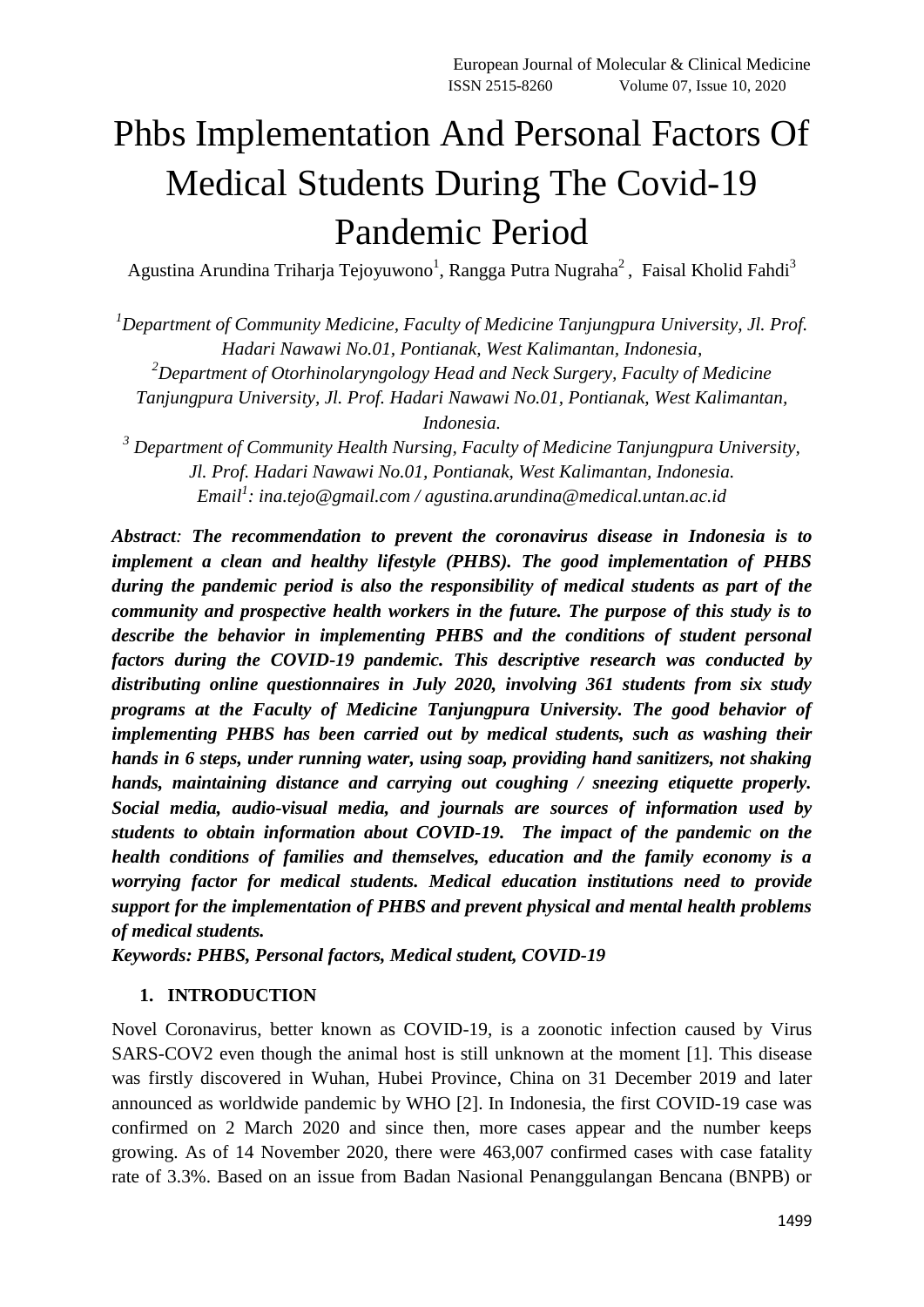National Disaster Mitigation Agency, the spread of Coronavirus in Indonesia has been on the level of disaster (29 February 2020) [3], and West Kalimantan province (Kalbar) has been one of the alert region of the contagious Coronavirus because it shares border with Malaysia (West Kalimantan Mayor, 3 Feb 2020) [4]. It is estimated that the first confirmed COVID-19 case in West Kalimantan appeared back in March 2020, and as of 14 November 2020, there have been 2058 active confirmed cases of COVID-19. Even though the prevalence is considerably lower than other provinces in Indonesia, the factor of main risks of the virus spread in Kalbar is local transmission [5].

The local transmission occurred when people are in same room/location, where the transmission of COVID-19 occurred through droplets from sneezing/cough, and also through airborne [6-8]. As a result, the standard recommendation to prevent the spread of virus is by applying clean and healthy lifestyle, reffered to as Perilaku Hidup Bersih dan Sehat (PHBS). The Ministry of Health of Republic of Indonesia (Kemenkes) issued a manual of prevention and control of COVID-19 since the start of the pandemic by implementation of regular handwashing using soap and clean water, avoiding eyes, nose and mouth rubbing, and also applying coughing and sneezing etiquette, wearing mask and avoiding physical contact with anyone who show respiratory problem symptoms like coughing and sneezing [9].

The application of PHBS during the pandemic period also becomes the duty of medical students in order to promote healthy lifestyle as a role model for the people [10, 11]. Moreover, medical students are a group potentially-infected by COVID-19 because of their tracks in hospitals during practice and depression during online classes because of the lack of face-to-face meetings on campus and interaction among friends [12, 13]. Several researches looked into the knowledge and lifestyle of medical students during pandemic, but not many of them were conducted in Indonesia and those which show personal factor evaluating socioeconomy factor and anxiety of the students from pandemic. Also, the exploration of PHBS implementation during the pandemic will give a picture of the application of governmentruled protocols among the exposure to information during pandemic.

#### **2. MATERIALS AND METHODS**

#### **Design and Subject Information**

This research is a descriptive research that gathered data from all students of Faculty of Medicine of Tanjungpura University West Kalimantan on the clinical training and students. Of 403 students who participated, 10.4 % were excluded because the data of respondent identity was incomplete. The spread of students based on study program was 133 students of Medicine study program, 81 students of Nursing study program, 77 students of Pharmacy study program, 20 students of Professional Medicine, 38 students of Professional Nursing, and 12 students of Professional Pharmacist study program. The research was given an ethical acknowledgment from Faculty of Medicine Tanjungpura University on 18 June 2020 with letter no. 2961/UN22.9/TA/2020. Every one of the respondents was given informed consent via online.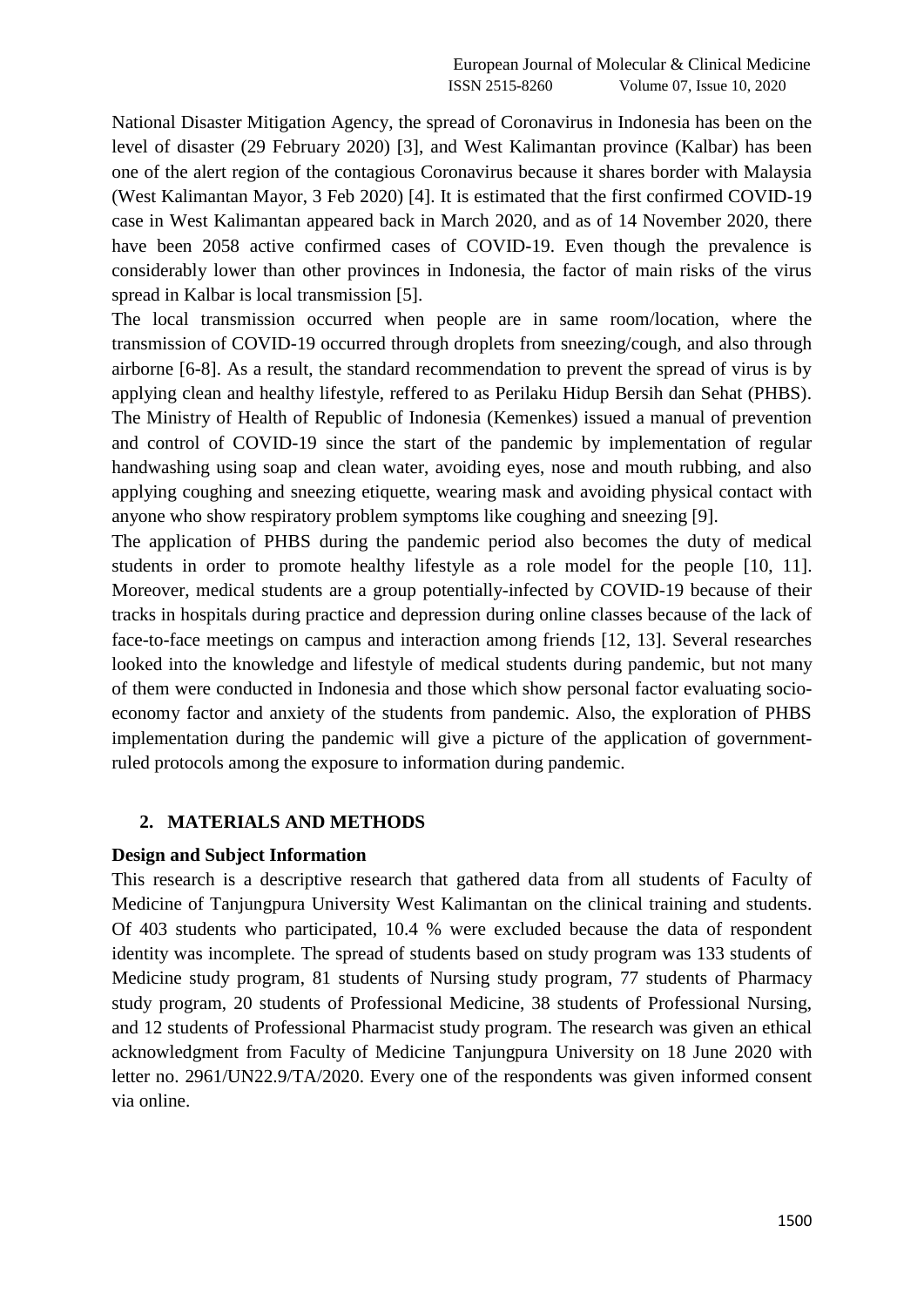#### **Data Collection**

In line with circular letter of Mendikbud no 12 year 2020 and the circular letter of the Dean of Faculty of Medicine Tanjungpura University no 2021/UN22.9/TU/20205 about conducting research without taking the data directly from the respondents, the data collection process was administered online. A survey was held from 4 to 18 July 2020, comprising of 15 questions about the implementation of PHBS to prevent COVID-19 through the Students Executive Body Faculty of Medicine Tanjungpura University.

PHBS questionnaire includes questions about hand-washing, availability of hand sanitizer and disinfectants, shake hands behavior, physical distancing implementation and the cough/sneezing etiquette, the habit of consuming fruits and vegetables, physical activity and having enough sleep. The evaluation of personal factors is comprised of 20 questions about medical record, smoking habit, record of intercity trips, the increase of expenses and kinds of high spending during pandemic, clarity and types of media of information most accessed to find information about COVID-19, anxiety about infection, the risk of infection and also opinion towards the implementation of social distancing and new normal.

## **3. RESULTS**

The subject of the research was aged between 18 and 27 years old. The subject group was dominated by female students (74.2%). Besides, students from earlier years participate the most in number (2019: 140 students, 2018: 80 students).

#### **Implementation of PHBS**

On the handwashing behavior, there were 342 students (94.7%) who did the handwashing by following 6-step advice during pandemic and 89.2% did the handwashing under running water for 20 seconds, 99.2% used soap. On the variable of daily handwashing, it was discovered that respondents washed their hands 2-5 times a day (49%), while 34.6% washed their hands 5-10 times a day. 5.8% of them washed hands 1-2 times a day and 10.5% of the respondents washed their hands more than 10 times a day.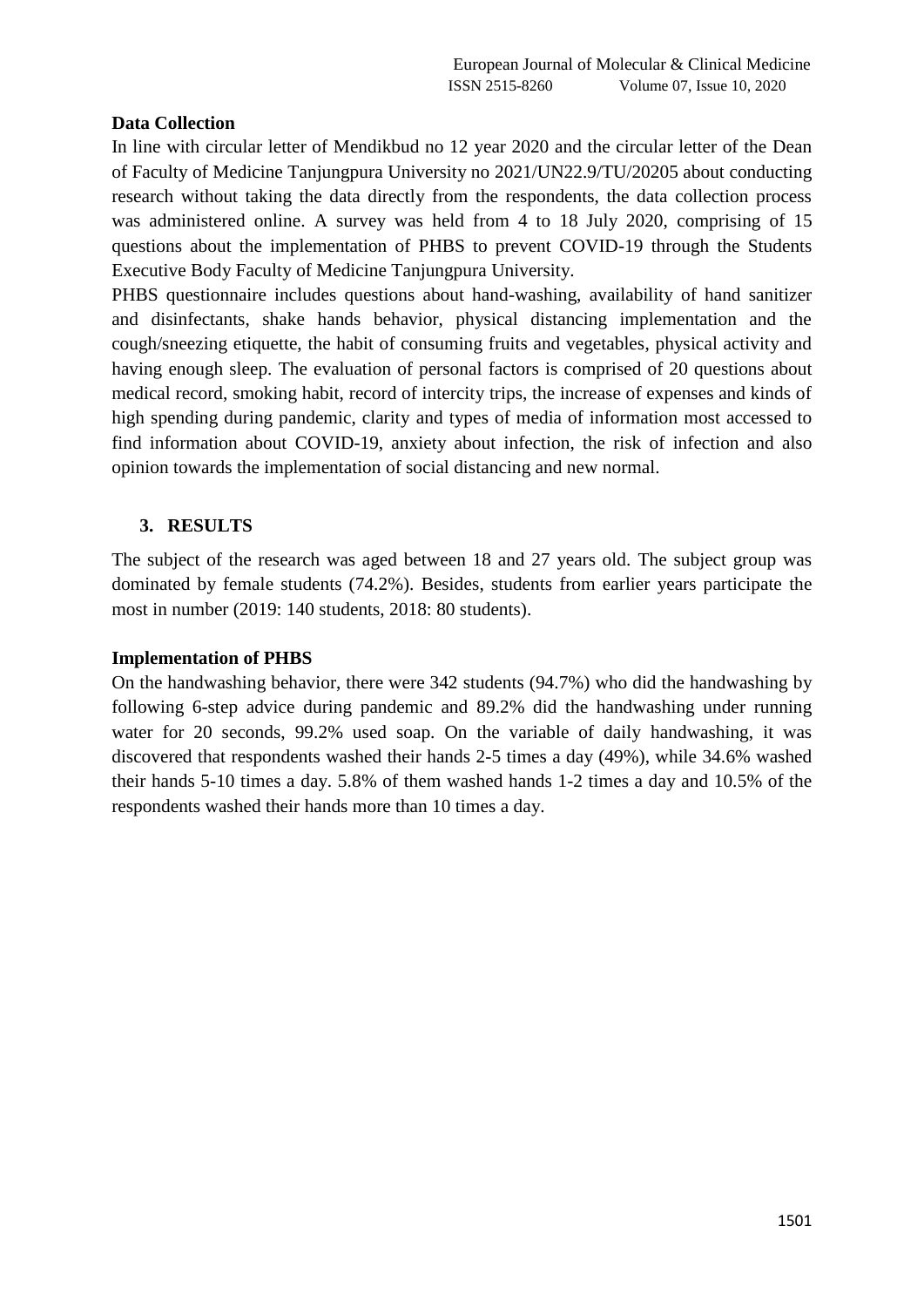

Figure 1. Handwashing Habit during COVID-19 Pandemic

On the handwashing habit of the students, it was found that 39.6% of the responded did it before touching food, and 38% did it when they got back to home especially before and after touching family members (figure 1). Other times to do handwashing were after finishing all activities, after finishing an activity that involves interaction with others, and during Wudhu (Islamic washing practice before praying).

On the behavior to prevent infection, there were 74.5% of the students who provide and bring hand sanitizer while going out. Hand sanitizer was also provided at home for 87% of the respondents. However, more than half of respondents did not use disinfectants when cleaning home (51.8%). On the behavior of shaking hands, there were 101 students (28%) who still do shaking hands, and 10.2% did not practice social distancing. On the brighter side, there is a good percentage on the practice of coughing and sneezing etiquette (covering mouth with tissue or flexed elbow), which reached 97.5%. On the behavior of staying healthy and maintaining body immunity, 80.1% of the students consume fruits and vegetables, 46.5% consume multivitamin supplement, 72.9% get 7-9 hours of sleep and 55.1% do physical activity more or less 150 minutes/week.

## **Personal Factors**

98.6% of medical students agree with the implementation of social distancing. It is shown by several responses: 68.1% of the respondents got back to hometown, and the majority chose to stay with their parents or close relatives (87.3%), while the rest chose to stay in the dormitory, studio, or rented house. Furthermore, 69.3% of the respondents agree with the application of new normal practice.

Based on the medical records that were reported, digestive diseases became the most reported case by the students (18.3%). Typhoid fever was reported by 35 students, and acute gastritis and GERD were reported by 31 students. espiratory diseases like Asthma and Tuberculosis were once suffered by 20 students, and endemic diseases in West Kalimantan like Dengue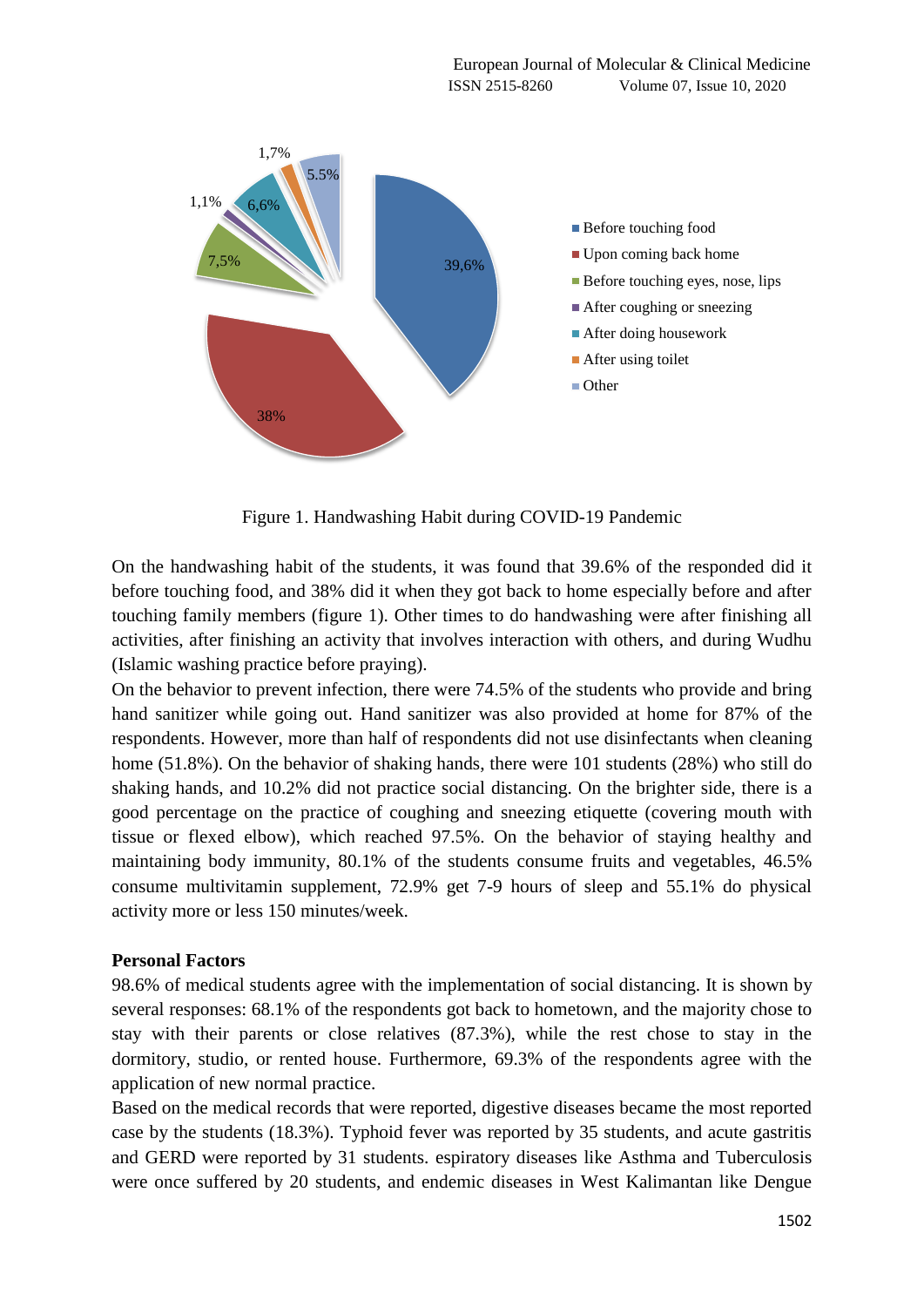Fever and Malaria were reported by 5 students. Smoking habit is reported by 2 students with the average consumption of 5-10 cigarettes a day, and 17.7% of the students were on diet program.

| <b>During Pandemic</b>  | Category                       | N   | $\frac{0}{0}$ |
|-------------------------|--------------------------------|-----|---------------|
| <b>Monthly Spending</b> | $\langle$ Rp. 500,000 /Month   | 81  | 22,4          |
|                         | Rp. 500,000 - Rp. 1mil / month | 68  | 18,8          |
|                         | Rp. 1mil - Rp. 2mil / month    | 208 | 57,6          |
|                         | $>$ Rp. 2mil / month           | 4   | 1,1           |
| Kinds of Spending       | <b>Phone Credits</b>           | 156 | 43,2          |
|                         | Electricity                    | 32  | 8,9           |
|                         | Food                           | 114 | 31,6          |
|                         | Medicine/Supplement            | 7   | 1,9           |
|                         | Others                         | 52  | 14,4          |

| Tabel 1. Amount and Kinds of Spending during COVID-19 Pandemic |  |  |
|----------------------------------------------------------------|--|--|
|                                                                |  |  |

Source: primary data, 2020

Based on table 1, the amount of spending by most of the students (57.1%) did not increase. Internet quota became the biggest spending during the pandemic. In addition, primary needs also became the biggest spending during the pandemic. Another spending that also increased was a need of online shopping for alcohol 70%, mask, antiseptic products, and skincare products.

On the variable of the information clarity obtained by the students about COVID-19, there were 52.4% of them stating that information is clear and 32.2% stated very clear information. However, 15.2% of the students felt that the information was moderate about the COVID-19 pandemic.

Figure 2 showed the types of media of information mostly used to obtain information about COVID-19 pandemic. Social media became the first media of information most accessed by the students (31.2%,  $\bar{X}$  = 89.3). The use of audio-visual media, like television and YouTube, also became an option to obtain information with the access average score of 69.7. Research articles also become the first priority for the students to obtain information at 26.6% with average score of 67.3. Media of information that was the least-used by the students were printed media and direct information from the health workers.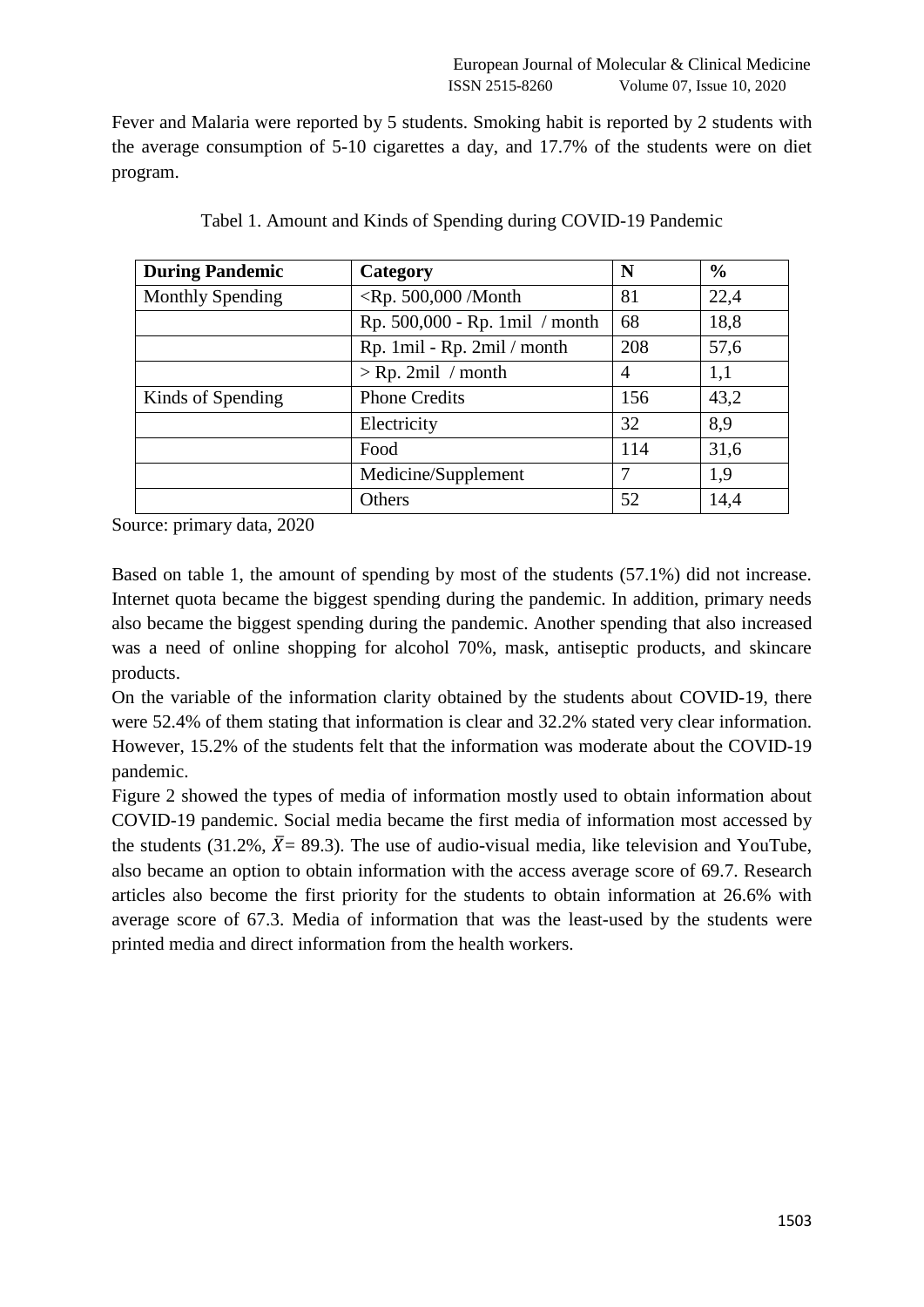

 $\blacksquare$  Media 1  $\blacksquare$  Media 2  $\blacksquare$  Media 3

Figure 2. Types of Media of Information Regarding COVID-19

Information searches by the students using various kinds of media did not affect their level of anxiety after reading or listening to the news about COVID-19. This is shown by 38% of the respondents who felt as usual, 29.9% did not feel anxious, and 12.2% did not feel anxious at all. This also did not affect the anxiety of students about the risk of infection where 60.9% of the students did not feel anxious of the risk of being infected personally and 84.3% did not feel worried about the risk of infection to their family. Even though the students stated that they did not feel worry, the health of family members and themselves became the primary worrying factor for the students. Another worrying factor was the effect of the pandemic to the family economy sector (24.1%), education problems (25.2%) like academic score, achievement from online learning and also the length of study because of the inhibition in study and research.

## **4. DISCUSSION**

## **Implementation of PHBS during Pandemic Period**

Based on the review by Gasmi *et al*., there are four primary parts in comprehensive COVID-19 prevention management; those are: (1) Doing personal prevention by practicing handwashing, maintaining personal hygiene and social distancing. (2) Paying attention to the comorbid factors like age, sex, and non-contagious disease record. (3) Personal health condition shown by physical activities, diet status, and macro-micro nutrition status traced from consumption of vegetables and fruits will determine the immunity system status and will affect the risk and severity of infection. (4) Applying potential therapeutic approach like healing with antivirus and herbal plants [14].

Students of faculty of medicine have a big role during the COVID-19 pandemic, one of which is becoming the source of health information for the public or medical volunteer, and the involvement of the students will build their professionalism as part of being a health worker [15-17]. As a result, medical students must have good knowledge regarding COVID-19 disease. In a research in Uganda, the faculty of medicine students have good knowledge (91%), attitude (74%), and behavior (57%) during the COVID-19 pandemic [18].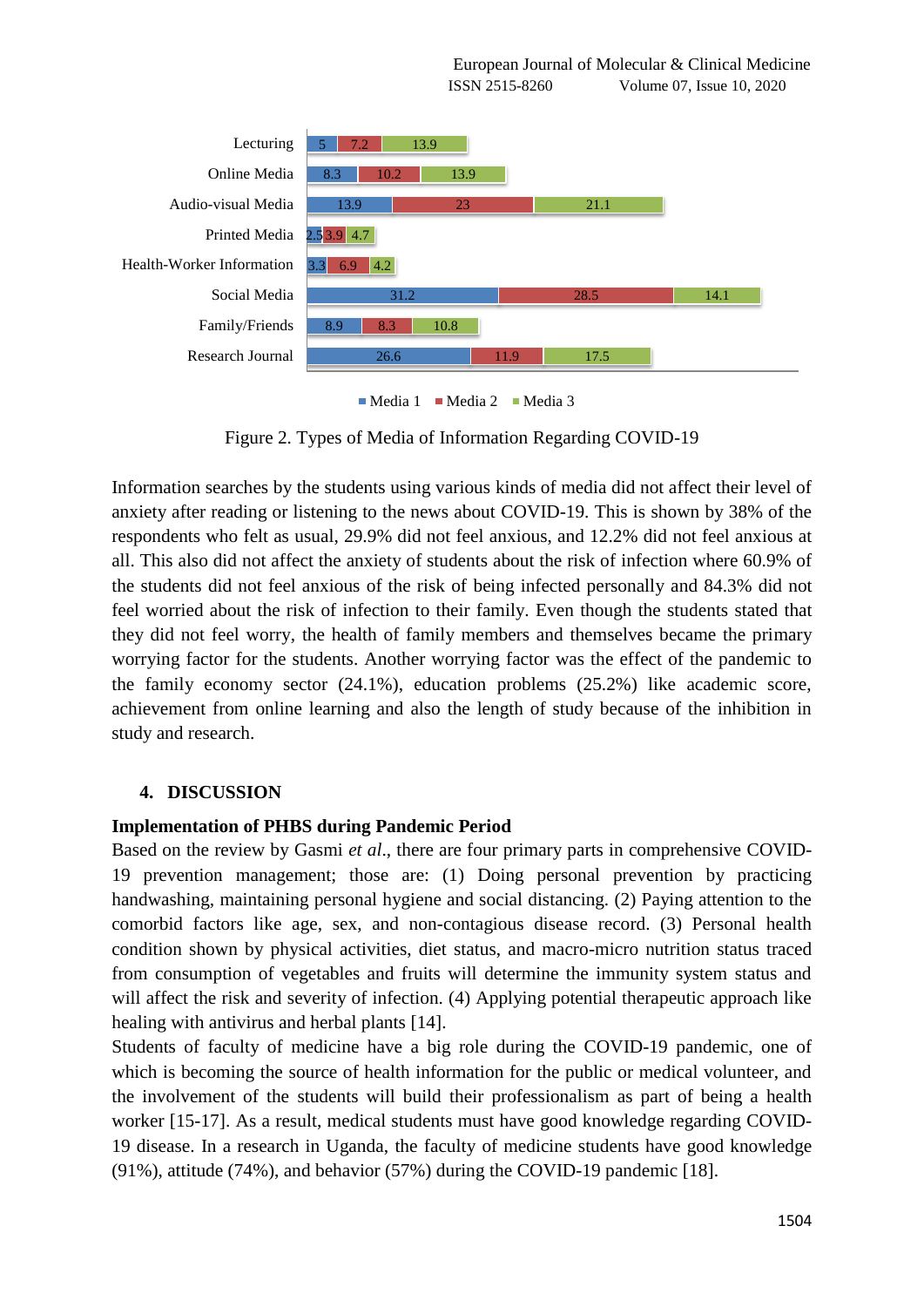Furthermore, based on a research finding by Gao *et al*., the searches on the latest information regarding COVID-19 was done mostly by medical students (85.56%) compared to students from non-medicine major (81%), especially for female students [19]. Even though the finding of the research did not show any difference between the knowledge about transmission of SARS-COV-2 on both group of students, the knowledge about the clinical signs such as diarrhea and not showing symptoms (asymptomatic) on the patience of COVID-19 is betterunderstood by medical students [19]. The source of information regarding the implementation of PHBS during the pandemic was not obtained only from formal education; the surroundings and the will to explore knowledge became the determining factors of someone's knowledge. As a result, education background did not become the factor that influences the implementation of PHBS among the students from medicine major and non-medicine major [20].

Doing self quarantine and maintaining personal hygiene by washing hands regularly are first responses given by the medical students in Jordan in preventing the spread of virus [21]. Wearing mask, washing hands, limiting activities outside of house, covering mouth while coughing and sneezing, applying disinfectants, avoiding shaking hands and kissing, not touching nose, eyes and mouth, reducing the use of public transportation, restraining from interacting with infected people, and always paying attention to personal health condition are some actions done by the students to prevent the spread of COVID-19 [18, 19, 21, 22].

#### **Adequate Knowledge**

Studying medicine and nursing with good knowledge will positively affect students' habits during the pandemic, where 42.8% of the students in Vietnam had a change in dietary to be healthier compared to the time before the pandemic [23]. Higher level of education (*p*   $\leq 0.001$ ) and age ( $p \leq 0.001$ ) became supporting factors of better preventive behavior where students wear masks more frequently, use disinfectants, restrain from touching face, and avoid crowds [22]. Those who were aged  $>24$  years old (aOR= 1,5;  $p < 0.02$ ) and who actively participated in online seminar (webinar) ( $aOR = 1.8$ ;  $p < 0.03$ ) significantly influence the application of COVID-19 prevention, and being 4th-year-students ( $aOR = 4.1$ ;  $p < 0.001$ ) significantly correlate with their knowledge about medicine [18].

The findings of the previous research is in line with the findings from a research in faculty of medicine Tanjungpura University where most medical students already applied the PHBS well in order to prevent the spread of COVID-19. In the group of health workers and medical students, the will to do preventive actions was stronger; this relies on the basis of love, care, and social responsibility towards family and people around, and also the goal to develop themselves by becoming a role model in application of healthy lifestyle during COVID-19 pandemic [22, 24, 25].

The advantages in getting information quickly and effectively became the main reason of social media usage as a source of information for learning by the medical students [26]. During the pandemic, communication and information searches directly to medical workers or to libraries are hard to do because of social limitations. The use of information from social media was the main media for medical students [21]. However, in utilizing social media for information regarding health, it is a must to make a comparison with another source of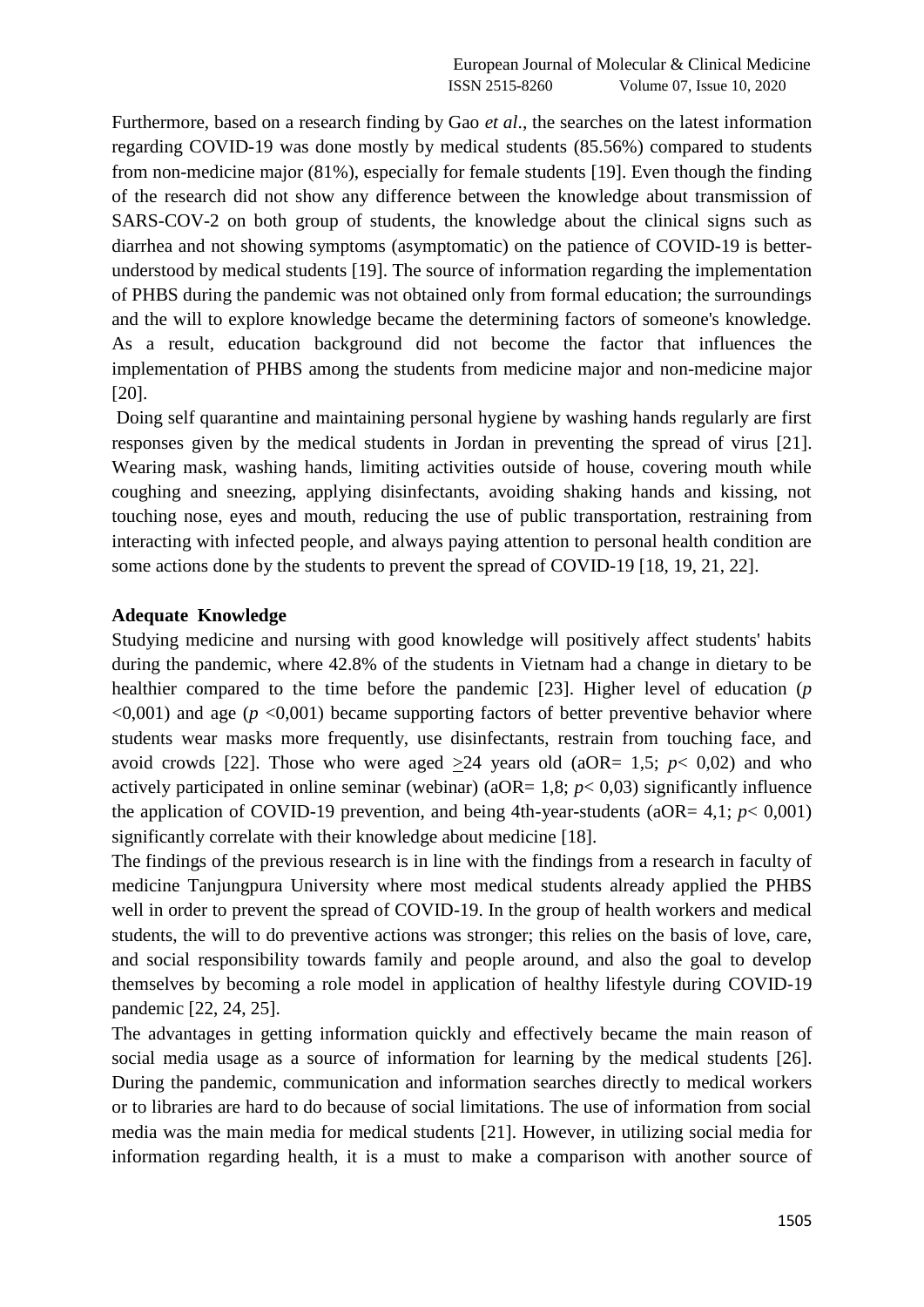information in order to make sure the information that was obtained is accurate and true [26, 27].

Different and various sources of information (*infodemic*) in social media during the pandemic is deemed as the causes of mental health problems (depression and anxiety) among the people, and this matter needs to be a concern of the government in addition to virus pandemic management [28]. Because of that, the source of information that is accurate and not exaggerated is seen as the determiner of mental health in the public.

Health research journal is one of the sources of information that is frequently used by the medical students of Tanjungpura University. Ever since COVID-19 pandemic started, Tanjungpura University medical students were given some COVID-19 cases as a trigger for their problem-based learning so that the use of journals as information and reading-writing sources became a priority for them. This caused most of the students in faculty of medicine Tanjungpura University to possess good knowledge and information regarding COVID-19 pandemic. The result of this research is supported by the research findings of Olum *et al*., [18] stating that the source of information from journals and medical article is seen to be upto-date and credible so that they give better understanding to the medicine-majoring students (*p*= 0,03). Also, good health-literacy could reduce the anxiety and could prevent students' unhealthy lifestyle like smoking and drinking in dealing with the pandemic [23]. This is contradictive with the result of a research conducted by Khasawneh *et al*., where only 27% of medical students used health journals in order to obtain new information [21].

#### **Support from Education Institutes for the Students**

Great responsibility, pressure, and the demand of study which is quite heavy have been acknowledged to affect on the mental and spiritual problems of the faculty of medicine students [29, 30]. Psychological problems suffered by the students were generally in form of stress, anxiety, and depression. This condition could lead to higher psychological pressure and suicidal tendency [31-33]. One of the depression factors of the students were low socioeconomic/financial condition of the family. The research of Abd-Alrazaq *et al*., showed that economy failure of a company/country became one of frequently-discussed topics on *Twitter* during COVID-19 pandemic period [34]. The effect of social limitations could influence the financial status, and in the end also influence the ability to pay education fee in medical schools. Nevertheless, the decrease of the limitation could increase the number of patients. This conditions, in the long-run, could affect the anxiety prevalence and depression symptoms on the medical students [35, 36].

The stability of learning process during the pandemic also became the concern of the students. Responses given by the medical schools/institutions in Indonesia during the pandemic are mixed, and this matter became the concern of medical students as well. Learning process through online platforms, practicum that was not taught and done live, clinical skills practice which used doll as a substitute of mannequin, exams which are cancelled or administered online, and the delayed clinical practice became the effects of pandemic on the medical education which needs human interaction [37, 38].

This worrysome situations were also faced in this research where the effects of COVID-19 pandemic on the financial/economic condition of family and achievement of study during the online sessions were a few causes of anxiety of Tanjungpura University medical students. As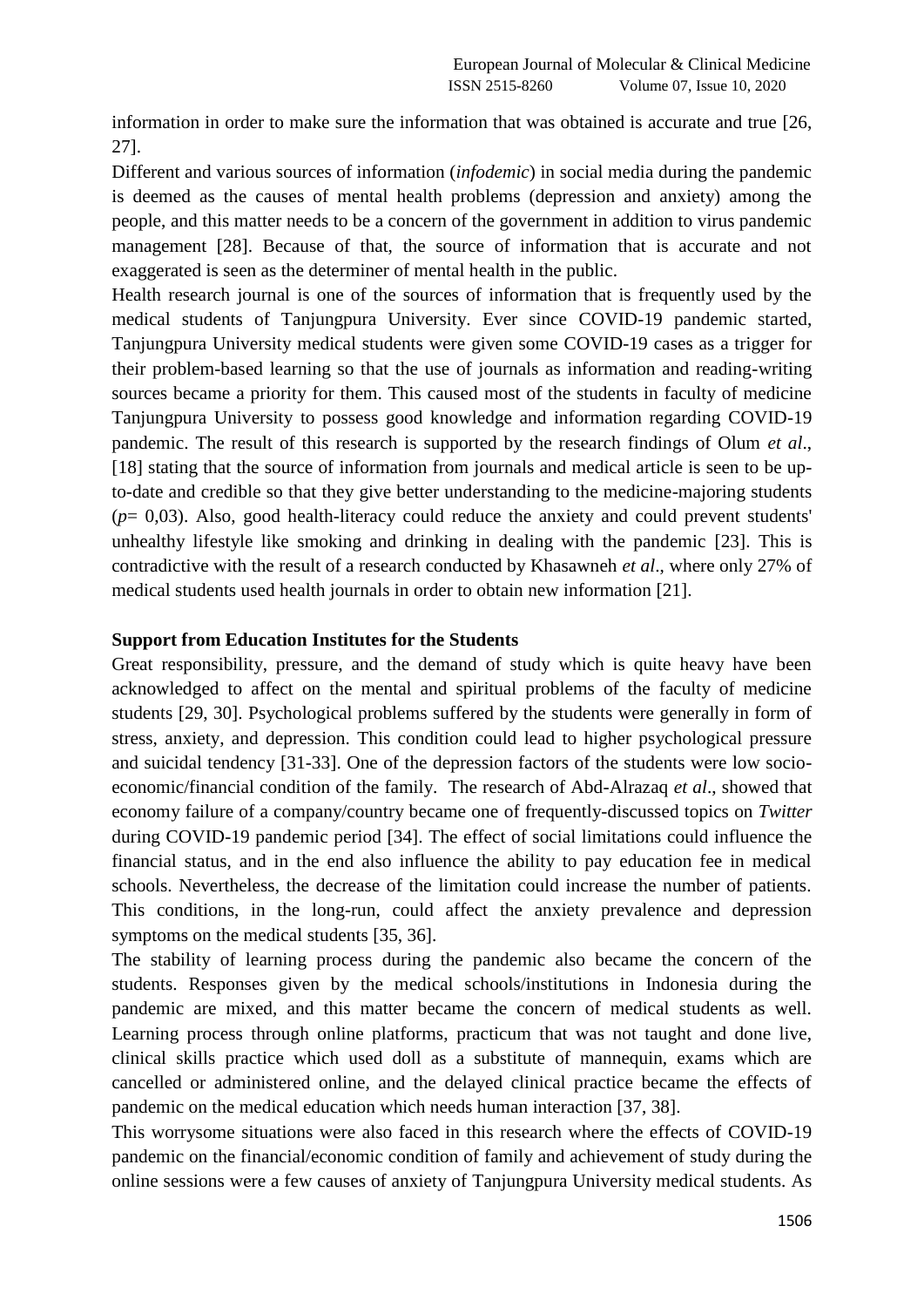a result, early detection, open communication and social support from colleagues or lecturers, and an offer of free mental health consultation could be a strategy to prevent mental health problems of medical students during the pandemic [12, 39]. Providing complete personal protective equpments, enough supply of food, water, place to live ,and sufficient financial support along with good hygiene also became the priorities to maintain physical health of the students during the pandemic [12]. Besides, reorganizing education curriculum that is clear and fast with minimum obstacles would help to reduce anxiety and complexity of education system challenges that must be faced [37, 40].

# **5. CONCLUSION**

The implementation of PHBS of medical students of Tanjungpura University is already on good level. It is shown by the implementation of handwashing with 6 steps using soap under running water every time they are about to touch food and every time they come home. In addition, providing hand sanitizer, avoiding shaking hands, applying social distancing, and practicing coughing or sneezing etiquette by covering mouth with flexed elbow is already implemented well. Three media of information that were frequently used by the students were social media, audio-visual media and journal. The causing factors of students' anxiety during COVID-19 pandemic were: personal and family health, the effect of pandemic towards the financial/economic sector of the family, and education problems. Medical education institutions need to give support towards the implementation of PHBS and to prevent physical and mental health problems of the medical students. This research still has several limitations, some of which were non-validated questionnaire because it was scored only by using identity data and the implementation of daily behavior of the subject, and the research did not evaluate the corelation between PHBS implementation and personal factors of the students so that it can be considerations to do similar or better researches.

## **Acknowledgments**

The authors would like to thank to the all respondents who participated in this research and staff of UPT Bahasa Tanjungpura University as a translator. This research fully supported by the Tanjungpura University, Ministry of Research, Technology and Higher Education Republic of Indonesia (KEMENRISTEK DIKTI), contract number: 2375/UN22/9/PG/2020.

# **Conflicts Of Interest**

The authors declare that there is no conflict of interest that may influence them in writing this article.

# **6. REFERENCES**

- [1] Lin, L., et al., *Hypothesis for Potential Pathogenesis of SARS-CoV-2 Infection-A Review of Immune Changes in Patients With Viral Pneumonia.* Emerg Microbes Infect, 2020. **9**(1): p. 727-732.
- [2] Ayuningtyas. D., et al., *Local Initiatives in Preventing Coronavirus Based on Health Policy Perceptive.* Journal of IHPA, 2020. **5**(2): p. 66 - 77.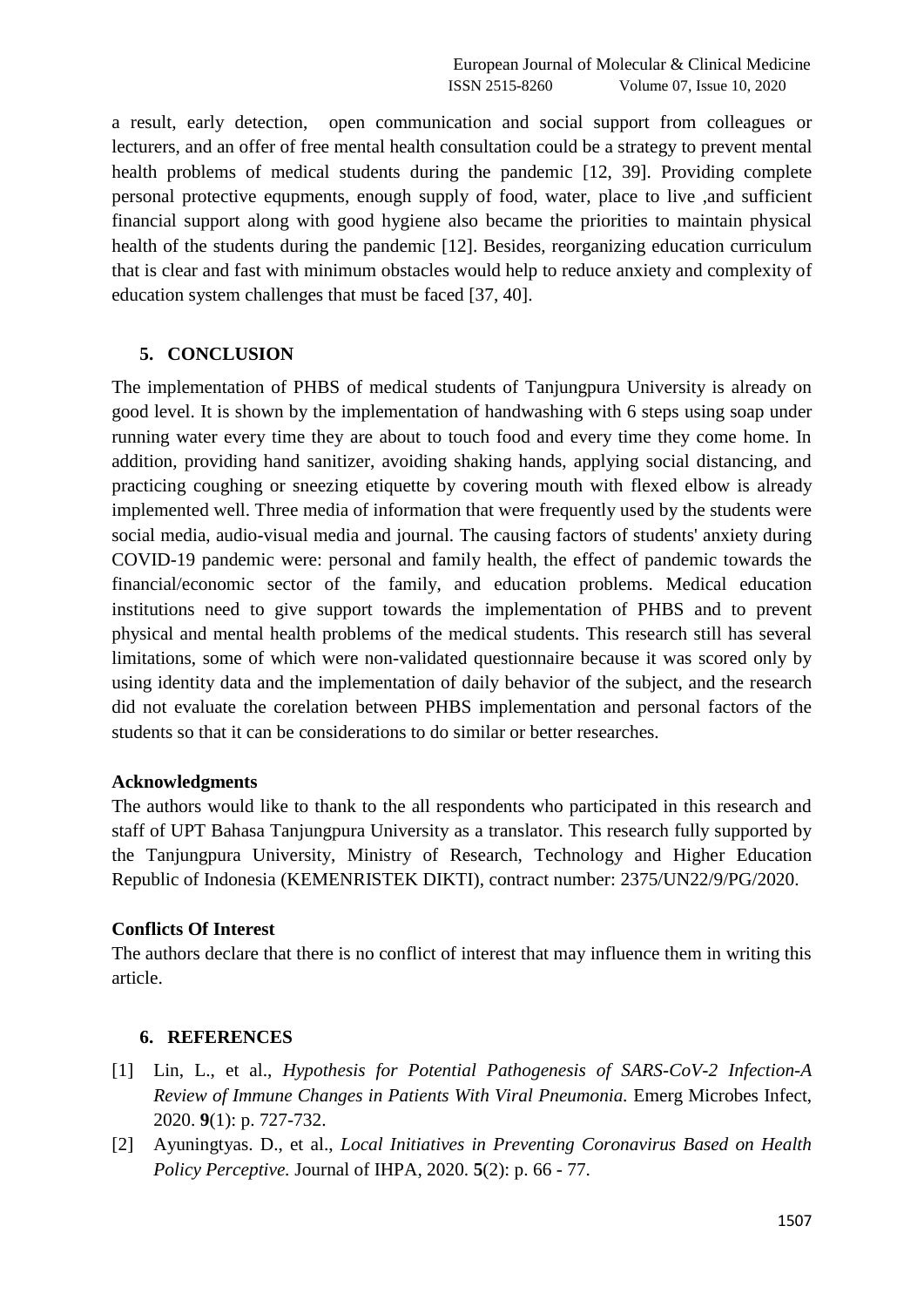- [3] BNPB, *Perpanjangan Status Keadaan Tertentu Darurat Bencana Wabah Penyakit Akibat Virus Corona di Indonesia*, in *13.A. Tahun 2020*, Badan-Nasional-Penanggulangan-Bencana-Republik-Indonesia, Editor. 29 Februari 2020, Badan Nasional Penanggulangan Bencana Republik Indonesia: Jakarta.
- [4] Gubernur, *Intruksi Gubernur Kalbar: Kewaspadaan Terhadap Masuknya Virus Corona di Kalbar*, in *Nomor: 800/0351/SEKRT-A/2020*, Gubernur-Kalbar, Editor. 3 Februari 2020: Pontianak.
- [5] CNN-Indonesia, *Positif Corona di Kalbar Naik, Transmisi Lokal Bertambah*, dho, Editor. 6 Mei 2020, CNN Indonesia: https:/[/www.cnnindonesia.com/nasional/20200506142944-20-500699/positif-corona-di](http://www.cnnindonesia.com/nasional/20200506142944-20-500699/positif-corona-di-kalbar-naik-transmisi-lokal-bertambah)[kalbar-naik-transmisi-lokal-bertambah.](http://www.cnnindonesia.com/nasional/20200506142944-20-500699/positif-corona-di-kalbar-naik-transmisi-lokal-bertambah)
- [6] Morawska, L., et al., *How Can Airborne Transmission of COVID-19 Indoors Be Minimised?* Environ Int, 2020. **142**: p. 105832.
- [7] Tellier, R., et al., *Recognition of Aerosol Transmission of Infectious Agents: A Commentary.* BMC Infect Dis, 2019. **19**(1): p. 101.
- [8] Domingo, J.L., M. Marques, and J. Rovira, *Influence of airborne transmission of SARS-CoV-2 on COVID-19 pandemic. A review.* Environ Res, 2020. **188**: p. 109861.
- [9] Kemenkes, *Pedoman Pencegahan dan Pengendalian Coronavirus Disease (COVID-19) Revisi ke-4*, Direktorat-Jenderal-Pencegahan-dan-Pengendalian-Penyakit, Editor. 27 Maret 2020, Kementerian Kesehatan Republik Indonesia: Jakarta.
- [10] Rose, S., *Medical Student Education in the Time of COVID-19.* JAMA, 2020. **323**(21): p. 2131-2132.
- [11] Gallagher, T.H. and A.M. Schleyer, *"We Signed Up for This!"—Student and Trainee Responses to The Covid-19 Pandemic.* N. Engl. J. Med, 2020. **382**(e96).
- [12] Chandratre, S., *Medical Students and COVID-19: Challenges and Supportive Strategies.* J Med Educ Curric Dev, 2020. **7**: p. 2382120520935059.
- [13] Azim Majumder, M., *COVID-19 Pandemic: Medical Education is Clinging on A Knife's Edge!* AHB, 2020. **10**(3): p. 83.
- [14] Gasmi, A., et al., *Individual Risk Management Strategy and Potential Therapeutic Options for The COVID-19 Pandemic.* Clin Immunol, 2020. **215**: p. 108409.
- [15] Bauchner, H. and J. Sharfstein, *A Bold Response to the COVID-19 Pandemic: Medical Students, National Service, and Public Health.* JAMA, 2020. **323**(18): p. 1790-1791.
- [16] Miller, D.G., L. Pierson, and S. Doernberg, *The Role of Medical Students During the COVID-19 Pandemic.* Ann Intern Med, 2020. **173**(2): p. 145-146.
- [17] Tempski, P., et al., *The COVID-19 Pandemic: Time for Medical Teachers and Students to Overcome Grief.* Clinics., 2020. **75**(e2206).
- [18] Olum, R., et al., *Perspective of Medical Students on the COVID-19 Pandemic: Survey of Nine Medical Schools in Uganda.* JMIR Public Health Surveill, 2020. **6**(2): p. e19847.
- [19] Gao, Z., et al., *A Cross-Sectional Study: Comparing The Attitude and Knowledge of Medical and Non-medical Students Toward 2019 Novel Coronavirus.* J Infect Public Health, 2020. **13**(10): p. 1419-1423.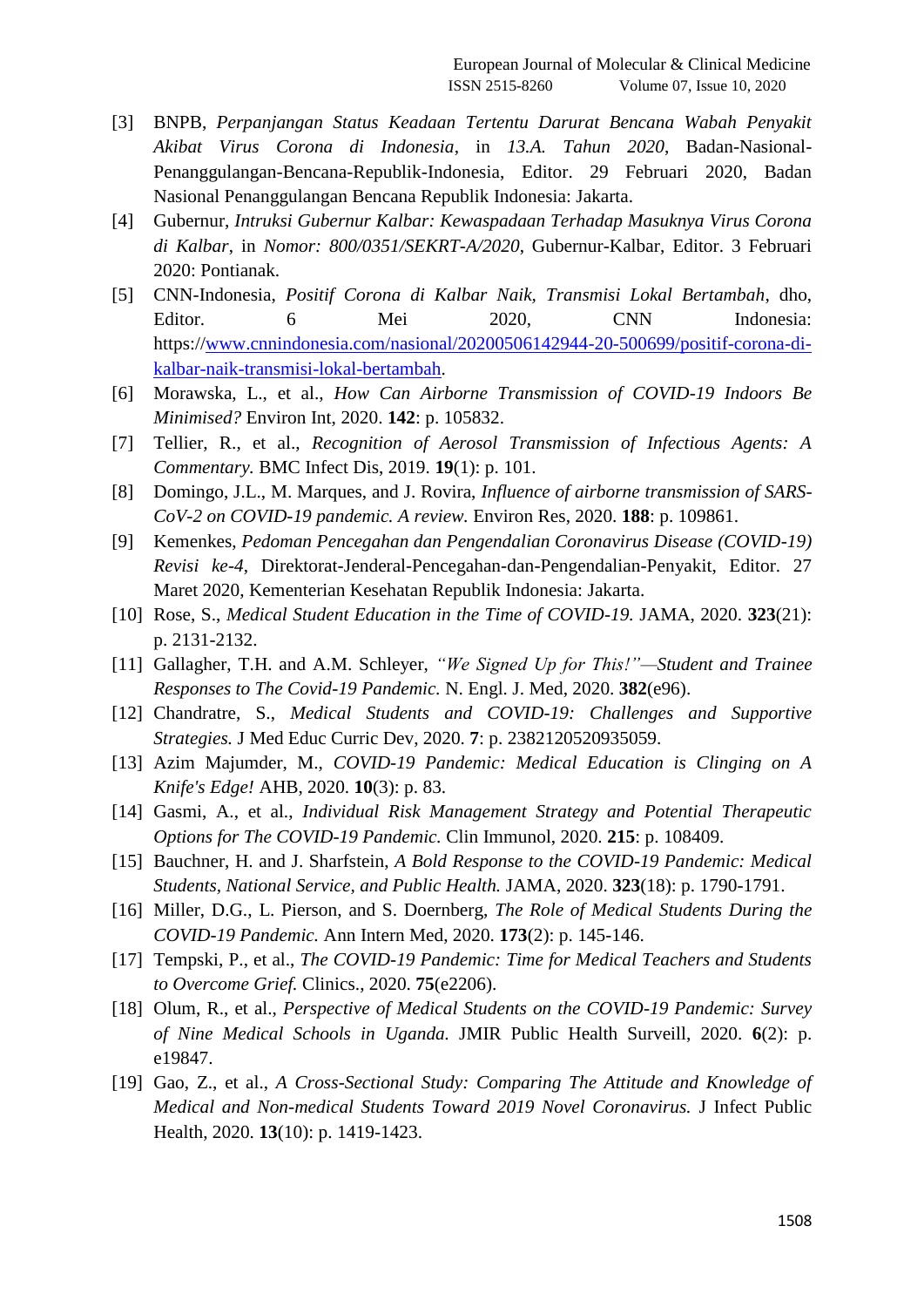- [20] Antari, N.P.U., et al., *Perilaku Hidup Bersih dan Sehat Mahasiswa Universitas Mahasaraswati Denpasar Selama Pandemi COVID-19* Jurnal Ilmiah Medicamento 2020. **6**(2): p. 94-99.
- [21] Khasawneh, A.I., et al., *Medical Students and COVID-19: Knowledge, Attitudes, and Precautionary Measures. A Descriptive Study From Jordan.* Front Public Health, 2020. **8**: p. 253.
- [22] Haque, A., et al., *Comparing The Preventive Behavior of Medical Students and Physicians in The Era of COVID-19: Novel Medical Problems Demand Novel Curricular Interventions.* Biochem Mol Biol Educ, 2020.
- [23] Nguyen, H.T., et al., *Fear of COVID-19 Scale-Associations of Its Scores with Health Literacy and Health-Related Behaviors among Medical Students.* Int J Environ Res Public Health, 2020. **17**(11).
- [24] Duong, T.V., et al., *Digital Healthy Diet Literacy and Self-Perceived Eating Behavior Change during COVID-19 Pandemic among Undergraduate Nursing and Medical Students: A Rapid Online Survey.* Int. J. Environ. Res. Public Health 2020. **17**(7185).
- [25] Kinder, F. and A. Harvey, *Covid-19: The Medical Students Responding to The Pandemic.* BMJ, 2020. **369**: p. m2160.
- [26] Saenger, A.K., et al., *The Power of Social Media in Medicine and Medical Education: Opportunities, Risks, and Rewards.* Clin. Chem, 2018. **64**(9): p. 1284-1290.
- [27] Saadeh, R.A., N.A. Saadeh, and M.A. de la Torre, *Determining The Usage of Social Media for Medical Information by The Medical and Dental Students in Northern Jordan.* J Taibah Univ Med Sci, 2020. **15**(2): p. 110-115.
- [28] Gao, J., et al., *Mental Health Problems and Social Media Exposure During COVID-19 Outbreak.* PLoS One, 2020. **15**(4): p. e0231924.
- [29] Nurrezki, S. and R. Irawan, *Hubungan Stres, Cemas, dan Depresi dengan Kejadian Migrain Pada Mahasiswa Kedokteran di Jakarta.* DJM, 2020. **19**(1): p. 1-7.
- [30] Wahjudi, J.W., A. Findyartini, and F. Kaligis, *The Relationship Between Empathy and Stress: A Cross-Sectional Study Among Undergraduate Medical Students.* Korean J Med Educ, 2019. **31**(3): p. 215-226.
- [31] Maser, B., et al., *Medical Student Psychological Distress and Mental Illness Relative to the General Population: A Canadian Cross-Sectional Survey.* Acad Med, 2019. **94**(11): p. 1781-1791.
- [32] Bustamam, N., R.M. Theresa, and S. Wahyuningsih, *Student Support Program to Reduce Stress, Anxiety, and Depression on Medical Students* JPKI, 2020. **9**(2): p. 170- 181.
- [33] Coentre, R. and C. Góis, *Suicidal Ideation in Medical Students: Recent Insights.* Adv Med Educ Pract, 2018. **9** p. 873–880.
- [34] Abd-Alrazaq, A., et al., *Top Concerns of Tweeters During the COVID-19 Pandemic: Infoveillance Study.* J Med Internet Res, 2020. **22**(4): p. e19016.
- [35] Sartorao Filho, C.I., et al., *Impact Of Covid-19 Pandemic On Mental Health Of Medical Students: A Cross-Sectional Study Using GAD-7 And PHQ-9 Questionnaires (Preprint).* DOI: 10.1101/2020.06.24.20138925, 2020.
- [36] Saputra, H. and N. Salma, *Dampak PSBB dan PSBB Transisi di DKI Jakarta dalam Pengendalian COVID-19.* MKMI, 2020. **16**(3): p. 282-92.